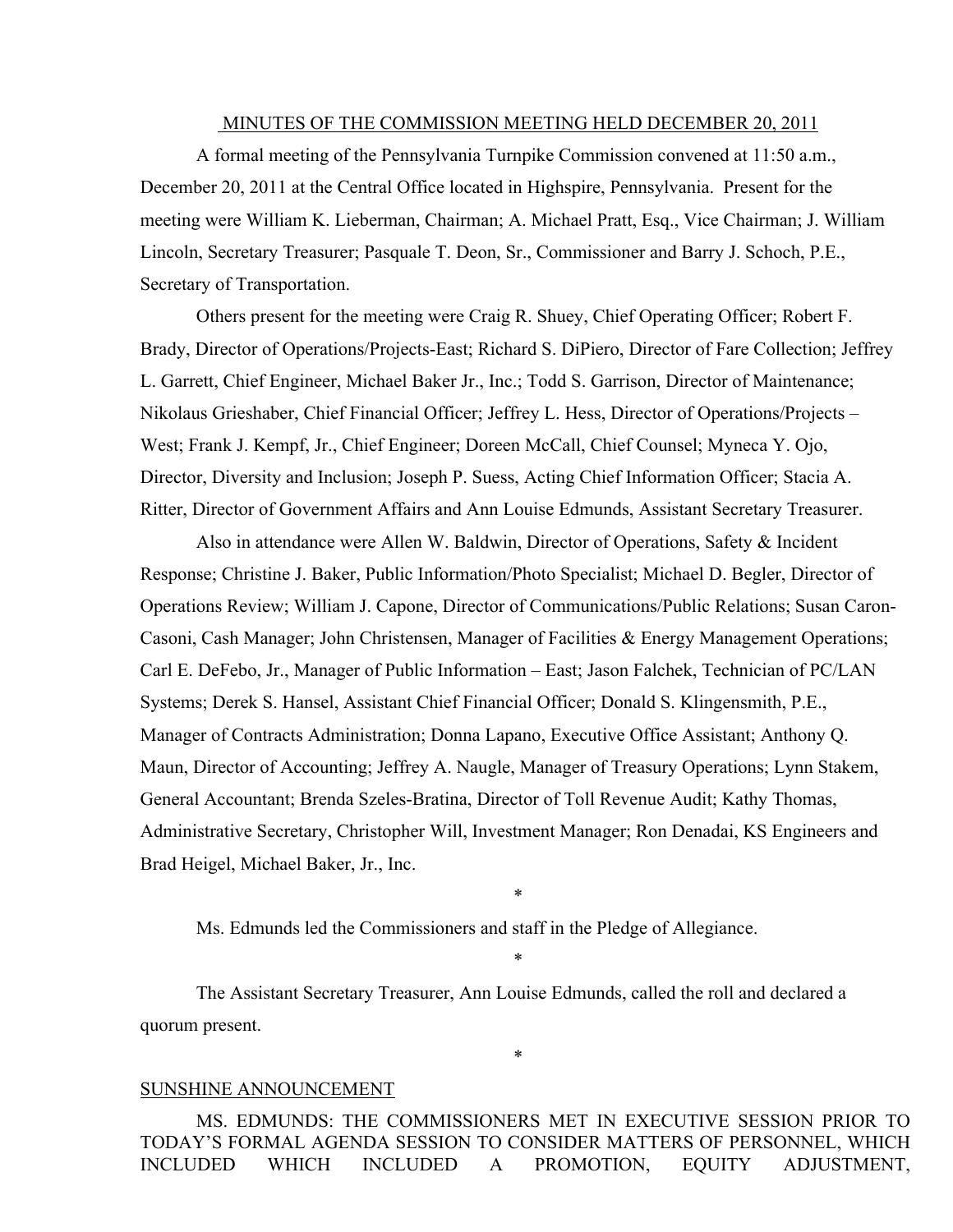REORGANIZATION, VACANCIES, NEW HIRES AND REQUESTS TO POST AND FILL; TO ABOLISH; AND TO CREATE POSITIONS IN THE MAINTENANCE, ENGINEERING, OPERATIONS AND INCIDENT RESPONSE AND FACILITIES AND ENERGY MANAGEMENT DEPARTMENTS.

THE COMMISSIONERS DISCUSSED SEVERAL LITIGATION MATTERS, including Docket Nos. 04501105871 and 2:07-cv-00370-NBF AND LABOR NEGOTIATIONS. THE COMMISSIONERS ALSO ENGAGED IN NON-DELIBERATIVE INFORMATIONAL DISCUSSIONS REGARDING VARIOUS ACTIONS AND MATTERS, WHICH HAVE BEEN APPROVED AT PREVIOUS PUBLIC MEETINGS.

\*

#### PUBLIC COMMENT

MS. EDMUNDS: THE PUBLIC IS WELCOME AT THIS TIME TO ADDRESS THE COMMISSION REGARDING ITEMS LISTED ON THE AGENDA OR OTHER ITEMS NOT LISTED ON THE AGENDA THAT ARE WITHIN THE COMMISSION'S AUTHORITY OR CONTROL.

IN ORDER TO CONDUCT AN ORDERLY, EFFICIENT, EFFECTIVE AND DIGNIFIED MEETING, ALL PERSONS WISHING TO ADDRESS THE COMMISSION SHOULD HAVE SIGNED IN AND REQUESTED TIME TO SPEAK. IF YOU HAVE NOT DONE SO, YOU ARE INVITED TO DO SO.

COMMISSIONERS, WE HAVE NO REQUESTS TO ADDRESS THE COMMISSION. AT THIS TIME WE ASK ALL VISITORS TO STAND AND INTRODUCE YOURSELF. BRAD HEIGEL, MICHAEL BAKER, JR., INC. RICH STEES, ERDMAN ANTHONY

\*

RON DENADAI, KS ENGINEERS

### MINUTES OF THE MEETING

Motion-That the Minutes of the meeting held December 6, 2011 be approved and filed as amended-was made by Commissioner Lincoln seconded by Commissioner Deon; and passed unanimously.

#### COMMUNICATIONS

Motion-That the Commission accepts and files the memos received from the Chief Counsel and the manager of Strategic Sourcing and Asset Management -was made by Commissioner Lincoln, seconded by Commissioner Pratt; and passed unanimously.

\*

\*

#### **PERSONNEL**

Motion-That the Commission approves the Personnel as amended-was made by Commissioner Deon, seconded by Commissioner Lincoln; and passed unanimously.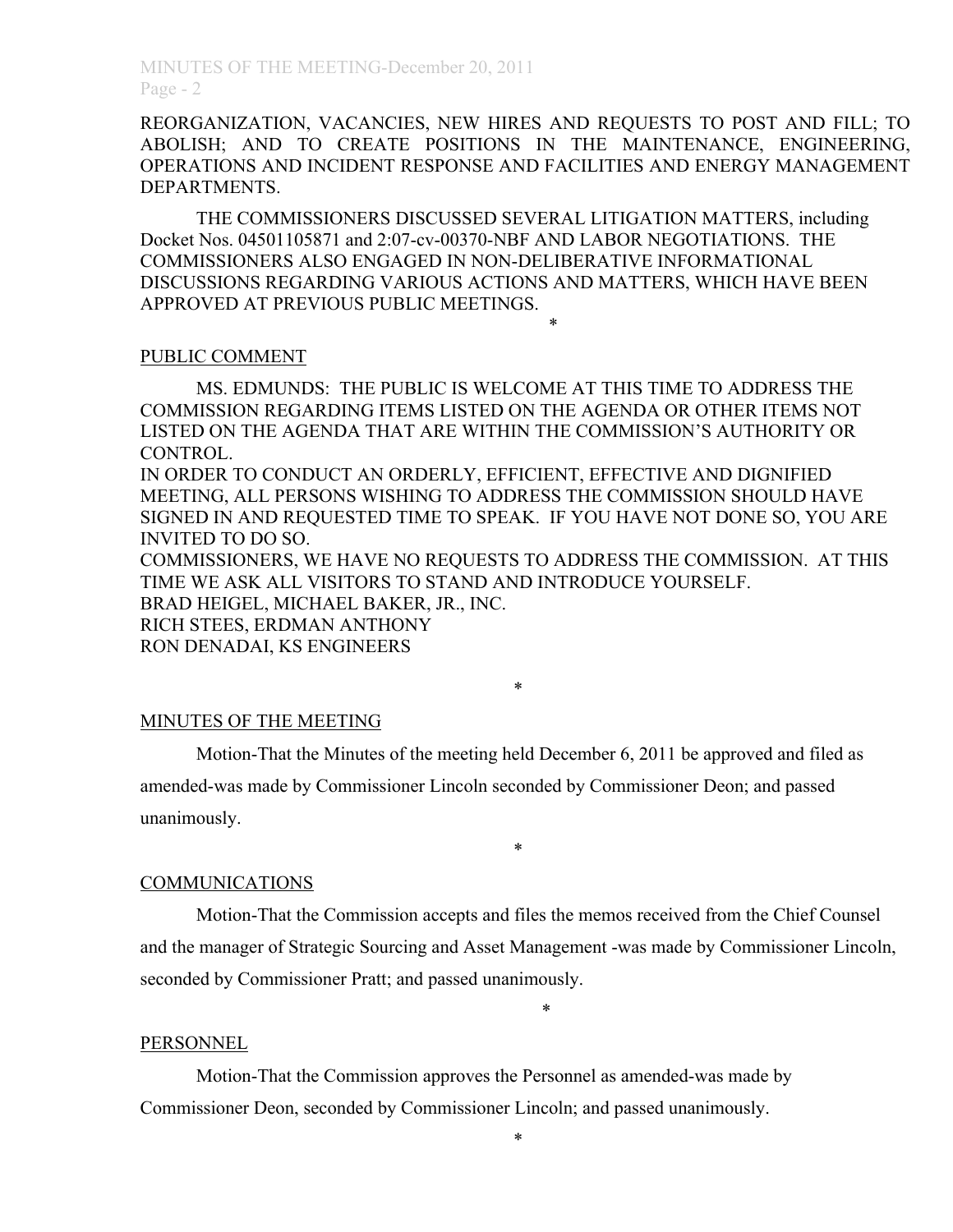## NEW BUSINESS

## POLICY LETTER

Motion-That the Commission adopts the revised Policy Letter 8.2, *Wireless Policy*, to reflect the revised language regarding wireless device security -was made by Commissioner Lincoln, seconded by Commissioner Deon; and passed unanimously.

\*

**AGREEMENTS** 

Motion-That the Commission approves the negotiation and execution of the Amendments,

Agreements and a Release for the items listed in memos "a" through "h":

- a. Amendment to our SAP Software License Agreement to terminate our SAP software licenses associated with SAP's Duet software product that is not being utilized, effective December 31, 2011;
- b. Amendment to our agreement with the PA Fish and Boat Commission for the total reconstruction project from MP 67.00 to MP 75.00 stream mitigation; to extend the agreement to December 31, 2012 to permit time for any minor corrective measures if required by DEP or US Army Corps of Engineers;
- c. Agreement with Ahold USA, LLC (owns and operates the GIANT supermarket chain) to distribute E-ZPass in their PA store locations;
- d. Agreement with Kapsch TrafficCom IVHS, Inc. for the procurement of electronic toll collection technology and associated subsystem components and services. Kapsch TrafficCom is the vendor selected by the E-ZPass Group (IAG);
- e. Exercise our option to renew the agreement with John's Mobile Repair Service as an authorized service provider for coverage from MP 188.70 to MP 226.30, on a month-tomonth basis until a provider is selected via the RFP process;
- f. Exercise our option to renew the agreement with Abel Brother's Towing as an authorized service provider for coverage from MP 292.60 to MP 312.00, on a month-to-month basis until a provider is selected via the RFP process;
- g. Approve the execution of Releases with Bank of America in exchange for the Commission's share of a settlement between B of A and numerous State Attorneys General, in connection with municipal bond derivative transactions between 1998 and 2003, and further authorize the CFO to execute the Releases on behalf of the Commission;
- h. Addendum to our OCIP wrap-up insurance coverage for Phase II on the Mon/Fayette Expressway; to extend the coverage until August 31, 2012; at an approximate additional cost of \$100,000.00.

-was made by Commissioner Lincoln, seconded by Commissioner Deon; and passed unanimously.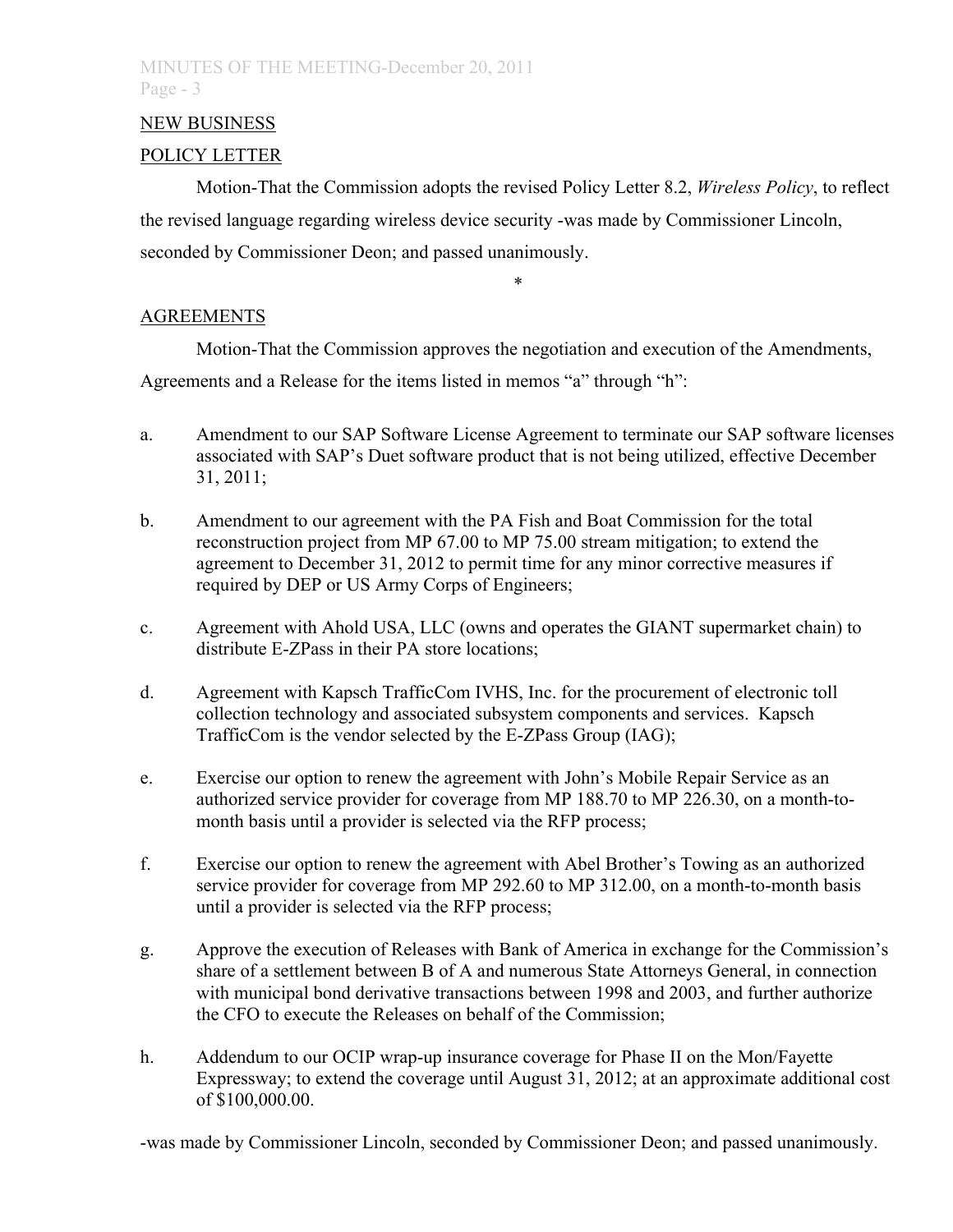## RIGHT-OF-WAY REQUEST

Motion-That the Commission approves the Right-of-Way Requests for the items listed in

memos "a" through "f":

- a. Adopt the Proposed Property Acquisition Resolution for Right-of-Way #8995-R07, a partial take parcel, necessary for construction of the Rt. 903 Slip Ramp; authorize payment of the estimated Just Compensation in the amount of \$20,400.00, payable to Buckley, Brion, McGuire, Morris & Sommer, LLP, Escrow Agent; and authorize payment of additional statutory damages as calculated by the Legal Department and approved by the Chief Executive Officer;
- b. Authorize the acquisition of Right-of-Way #14071-A, a partial take parcel, necessary for the total reconstruction project from MP 40.00 to MP 48.00; by issuing payment in the amount of \$116,934.50, payable to Nathan J. Zarichnak & Assoc., LLC; representing fair market value, pro-rated taxes and recording costs; authorize the appropriate Commission officials to execute the agreement of sale; authorize payment of additional statutory damages as calculated by the Legal Department and approved by the Chief Executive Officer; and payment of fair market value to the property owner is contingent upon the delivery of a deed as prepared by the Legal Department;
- c. Convey 0.11 acres of property on the Findlay Connector project to the adjoiner, Wendell Foust; authorize the transfer of the property for \$400.00; and authorize the execution of a deed as prepared by the Legal Department;
- d. Authorize the acquisition of Right-of-Way #7087-A, partial take parcel, necessary for construction of the I-95/I-276 Interchange Project; by issuing payment in the amount of \$242,700.00, payable to City Line Abstract Company, Escrow Agent; representing fair market value and recording costs; authorize the appropriate Commission officials to execute the agreement of sale and other necessary documents; authorize payment of additional statutory damages as calculated by the Legal Department and approved by the Chief Executive Officer; and payment of fair market value to the property owner is contingent upon the delivery of a deed as prepared by the Legal Department;
- e. Authorize the acquisition of Right-of-Way #6499-A, partial take parcel, necessary for the replacement of Bridge NB-150 and NB-152; by issuing payment in the amount of \$2,537.50, payable to Thomas & Rose Marie Sebra; representing fair market value and pro-rated taxes; authorize the appropriate Commission officials to execute the agreement of sale and other necessary documents; authorize payment of additional statutory damages as calculated by the Legal Department and approved by the Chief Executive Officer; and payment of fair market value to the property owners is contingent upon the delivery of a deed as prepared by the Legal Department;
- f. Authorize the acquisition of Right-of-Way #6498-D, partial take parcel, necessary for the replacement of Bridge NB-150 and NB-152; by issuing payment in the amount of \$9,744.00, payable to Matthew J. Weiss; representing fair market value and pro-rated taxes; authorize the appropriate Commission officials to execute the agreement of sale and other necessary

\*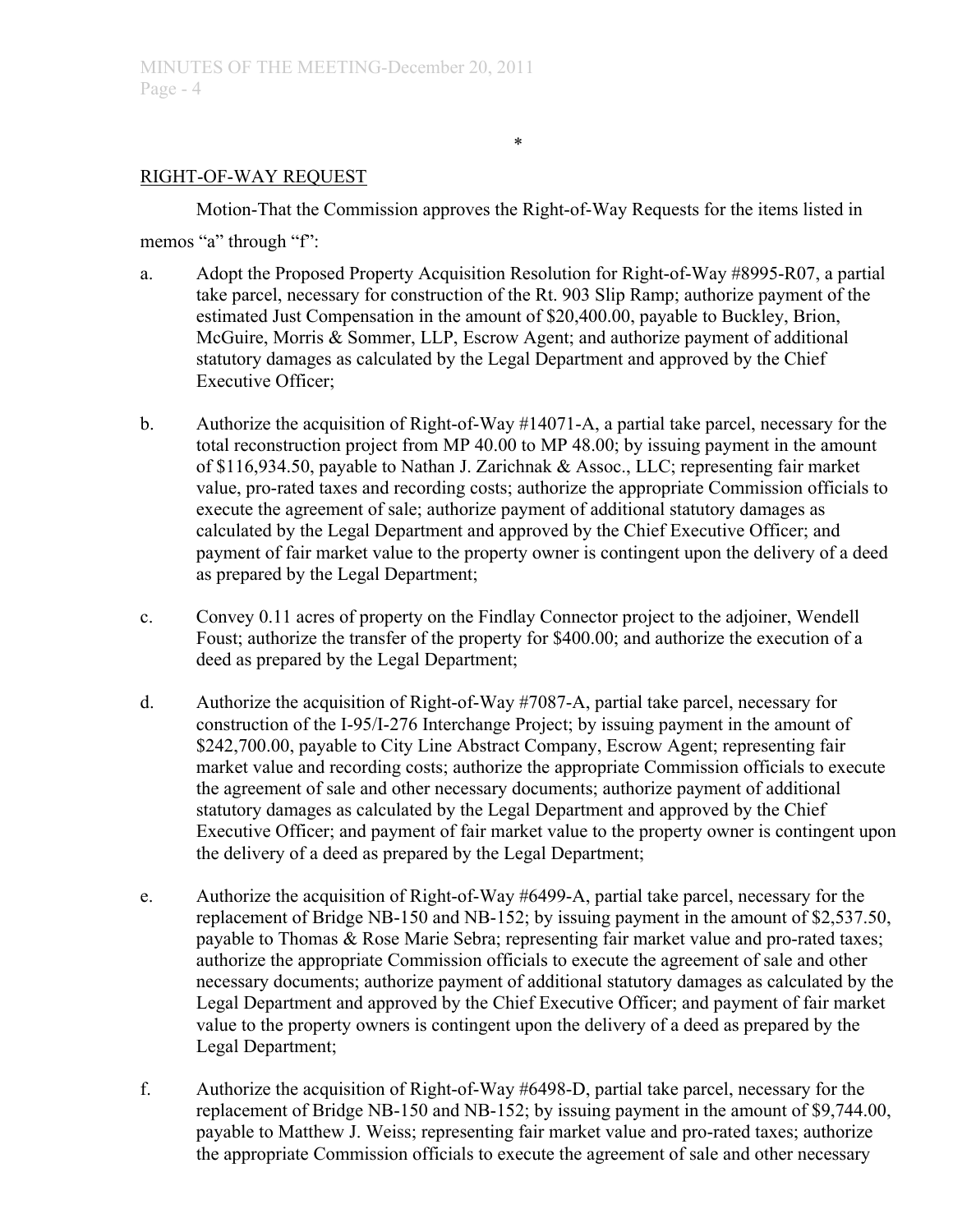documents; authorize payment of additional statutory damages as calculated by the Legal Department and approved by the Chief Executive Officer; and payment of fair market value to the property owner is contingent upon the delivery of a deed as prepared by the Legal Department.

-was made by Commissioner Lincoln, seconded by Commissioner Deon; and passed unanimously.

\*

# ADVERTISING

Motion-That the Commission approves advertising for the items listed in memos "a" through "e":

- a. Two (2) engineering firms to perform open-end design engineering services, systemwide;
- b. Authorized Service Provider to provide coverage from MP M28.00 to MP M54.00;
- c. Investment Performance Reporting System to ensure the Commission's assets are obtaining satisfactory returns and not exposing the Commission to unnecessary risks;
- d. Authorized Service Provider to provide coverage from MP 127.30 to MP 154.10;
- e. Authorized Service Provider to provide coverage from MP A56.80 to MP A75.80.

-was made by Commissioner Deon, seconded by Commissioner Lincoln; and passed unanimously.

### AWARD OF BIDS AND ISSUANCE OF PURCHASE ORDERS

Motion-That the Commission approves the Award of Bids and the Issuance of Purchase

\*

Orders for the items listed in memos "a" through "g":

- a. Sweepers and catch basin cleaner rentals for 3 months, to the lowest responsive and responsible bidder, Jack Doheny Rentals, Inc.; at a total award of \$393,000.00;
- b. Panaya SaaS Support software pack for 3-years, to Panaya, LTD; at a total award of \$138,000.00;
- c. Job-Order contracts for 2 years (with the option to renew for two additional years) to the lowest responsive and responsible bidders, at a total award of \$25,000.000.00:

| <b>GENERAL</b>           |                                      |                 |
|--------------------------|--------------------------------------|-----------------|
| District 1               | Sunrise Commercial Contracting, Inc. | \$3,500,000.00  |
| District 2               | Lobar Associates, Inc.               | \$3,500,000.00  |
| District 3               | Lobar Associates, Inc.               | \$3,500,000.00  |
| District 4               | Lobar Associates, Inc.               | \$3,500,000.00  |
| District 5               | Lobar Associates, Inc.               | \$3,500,000.00  |
| <b>Total for General</b> |                                      | \$17,500,000.00 |

### ELECTRICAL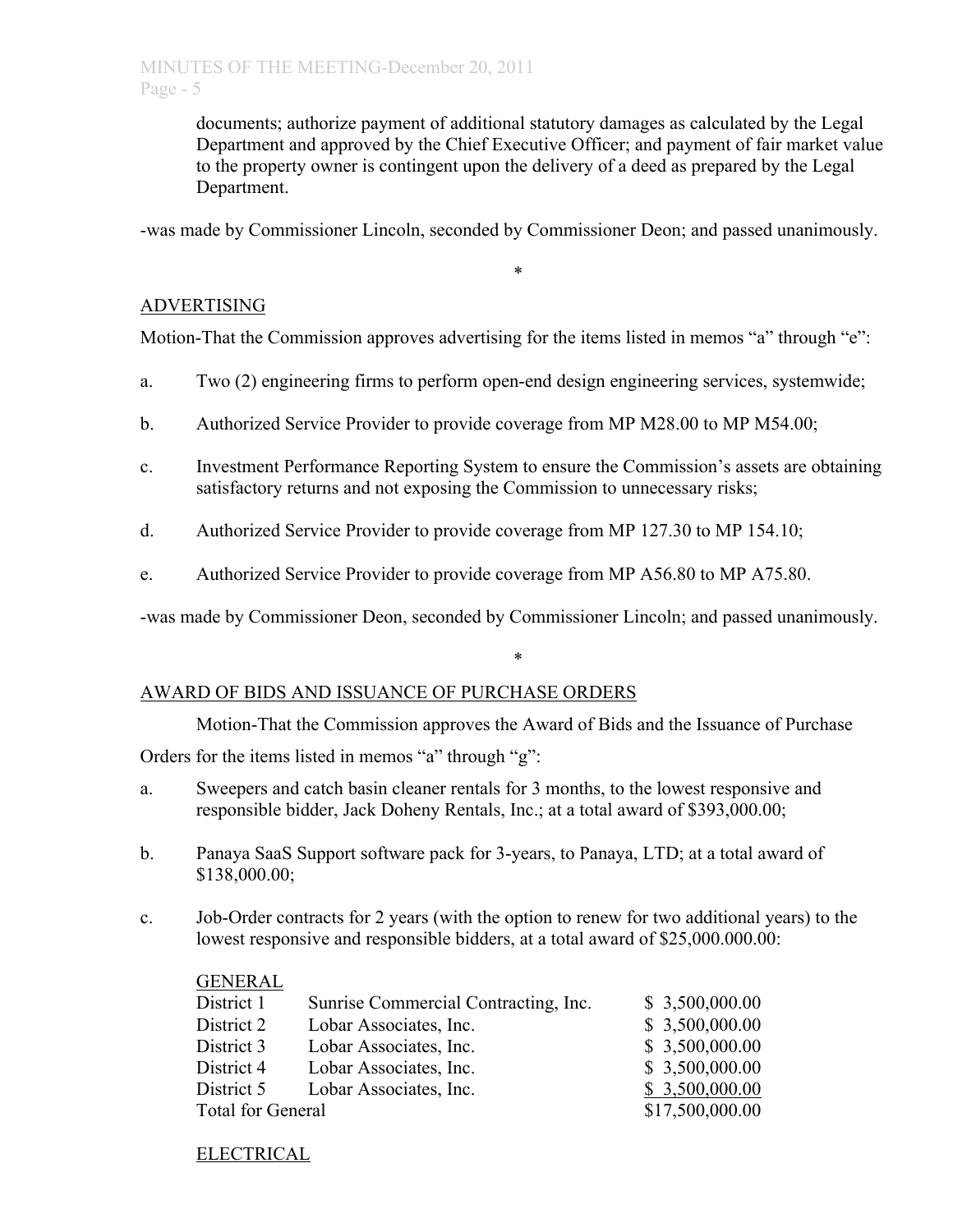| District 1                  | Schultheis Electric               | \$500,000.00    |
|-----------------------------|-----------------------------------|-----------------|
| District 2                  | Sunrise Electrical Services, Inc. | \$500,000.00    |
| District 3                  | IB Abel, Inc.                     | \$500,000.00    |
| District 4                  | <b>Clark Contractors</b>          | \$500,000.00    |
| District 5                  | <b>Clark Contractors</b>          | \$500,000.00    |
| <b>Total for Electrical</b> |                                   | \$2,500,000.00  |
|                             |                                   |                 |
|                             |                                   |                 |
| <b>HVAC</b>                 |                                   |                 |
| District 1                  | MARC-Service, Inc.                | \$500,000.00    |
| District 2                  | MARC-Service, Inc.                | \$500,000.00    |
| District 3                  | G R Sponaugle & Sons              | \$500,000.00    |
| District 4                  | Blanski, Inc.                     | \$500,000.00    |
| District 5                  | Blanski, Inc.                     | \$500,000.00    |
| Total for HVAC              |                                   | \$2,500,000.00  |
| <b>PLUMBING</b>             |                                   |                 |
| District 1                  | Clark Contractors, Inc.           | \$500,000.00    |
| District 2                  |                                   | \$500,000.00    |
|                             | Clark Contractors, Inc.           |                 |
| District 3                  | Clark Contractors, Inc.           | \$500,000.00    |
| District 4                  | Clark Contractors, Inc.           | \$500,000.00    |
| District 5                  | Clark Contractors, Inc.           | \$500,000.00    |
| <b>Total for Plumbing</b>   |                                   | \$2,500,000.00  |
| <b>TOTAL JOC AWARDS:</b>    |                                   | \$25,000,000.00 |

- d. Eight (8) 2012 Chevrolet Colorado 4WD extended cab pickup trucks; utilizing the Commonwealth's contract with Apple Automotive Group; at a total award of \$174,624.00;
- e. Exercise the option to renew the agreements for diesel motor fuel and heating/emergency generator fuel for an additional year (January 1, 2012-December 31, 2012):

|                         | <b>Additional Cost</b> |
|-------------------------|------------------------|
| Mansfield Oil Company   | \$2,080,000.00         |
| Petroleum Traders Corp. | 525,000.00             |
| Glassmere Fuel Service  | 45,000.00<br>\$        |
| Export Fuel Co.         | 15,000.00<br>S         |
| <b>Talley Petroleum</b> | 65,000.00<br>\$        |
| Naughton Energy Corp.   | 55,000.00<br>\$        |
| Leffler Energy          | 30,000.00              |
| <b>TOTAL RENEWAL:</b>   | \$2,815,000.00         |

- f. Twelve (12) trailer mounted message boards, utilizing the Commonwealth's contract with American Signal Company; at a total award of \$172,200.00;
- g. Janitorial Supplies for 2 years (with the option to renew for two additional years) to the lowest responsive and responsible bidders, at a total award of \$404,000.00: XPEDX \$242,000.00 Grainger \$ 88,000.00 PIBH  $$ 4,000.00$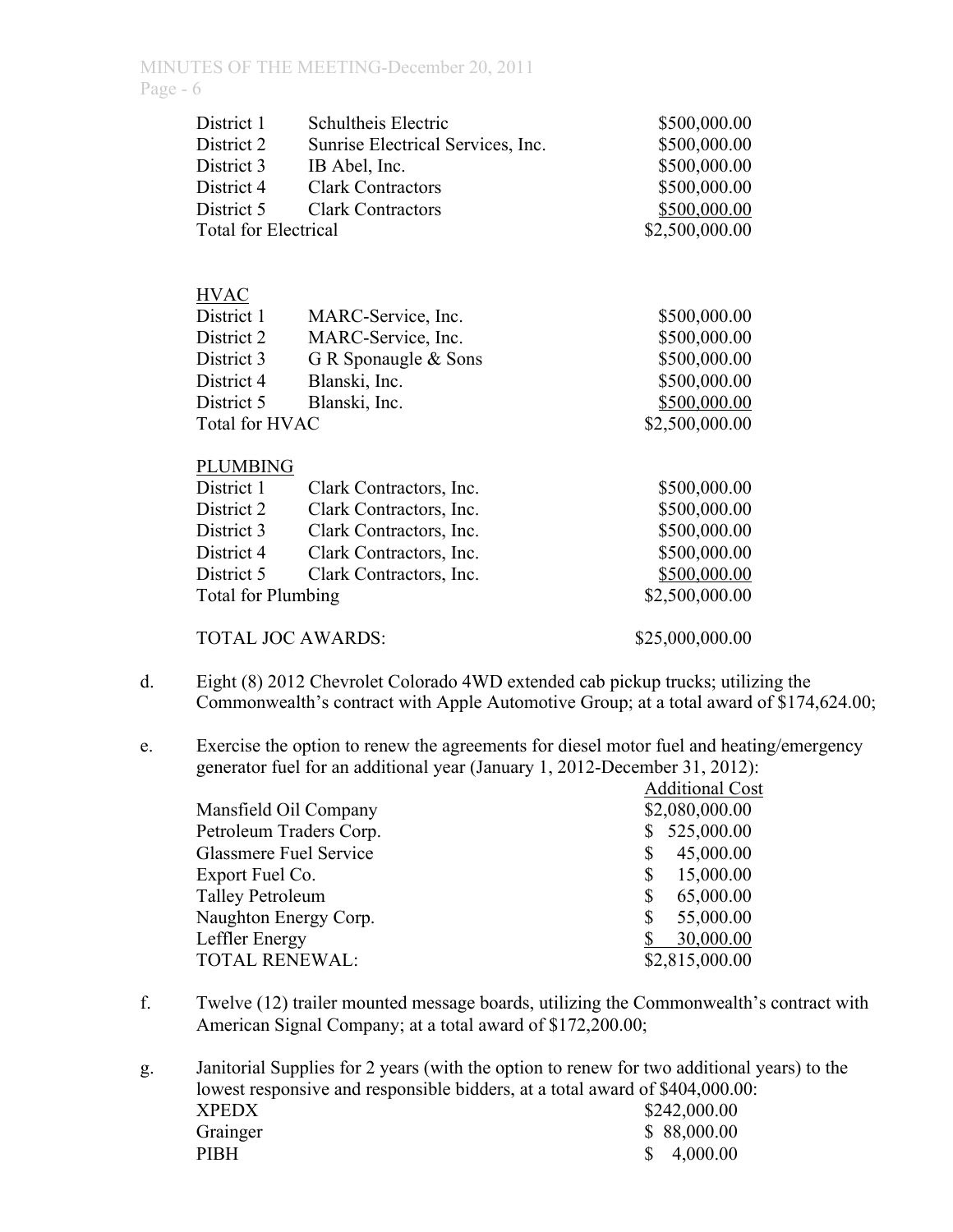| All American Poly | \$70,000.00  |
|-------------------|--------------|
| <b>TOTAL</b>      | \$404,000.00 |

-was made by Commission Lincoln, seconded by Commissioner Deon; the passed unanimously.

### AWARD OF CONTRACTS

Motion-That the Commission approves the Award of Contracts for the items listed in

\*

memos "a" through "d":

- a. Contract #T-187.00R001-3-02 for bituminous overlay between MP 187.80 and MP 191.52 and shoulder and median sealing between MP 187.30 and MP 196.80, to the lowest responsive and responsible bidder, Highway Materials, Inc.; at a not-to-exceed amount of \$3,086,684.56 and a contingency of \$100,000.00;
- b. Contract #EN-0090-03-02 for concrete pavement rehabilitation and joint repairs between MP G0.02 and MP G13.08, to the lowest responsive and responsible bidder, Swank Construction Company, LLC; at a not-to-exceed amount of \$2,730,189.39 and a contingency of \$150,000.00;
- c. Contract #T-345.75R001-3-02 for bituminous overlay between MP 345.75 and MP 351.79, to the lowest responsive and responsible bidder, Glasgow, Inc.; at a not-to-exceed amount of \$12,069,390.03 and a contingency of \$350,000.00;
- d. Contract #T-220.00T001-3-03 for the replacement of Bridge B-532 at MP 222.23, to the lowest responsive and responsible bidder, Susquehanna Valley Construction Corp.; at a notto-exceed amount of \$2,978,369.00 and a contingency of \$150,000.00.

-was made by Commissioner Lincoln, seconded by Commissioner Pratt; and passed unanimously.

\*

### PAYMENT

Motion-That the Commission authorizes the issuance of payment for the 2011 Notice of Assessment from the Bureau of Workers' Compensation, Department of Labor and Industry, for the Workers' Compensation Administration Fund, in the amount of \$46,800.00-was made by Commissioner Lincoln, seconded by Commissioner Deon and passed unanimously.

#### \*

### SUPPLEMENT

Motion-That the Commission approves Supplement #3 with Harris Miller Miller & Hanson for the noise analysis and mitigation design services for the total reconstruction project from MP 320.00 to MP 326.00, for an increase of \$25,321.00; necessary to refine and optimize the barrier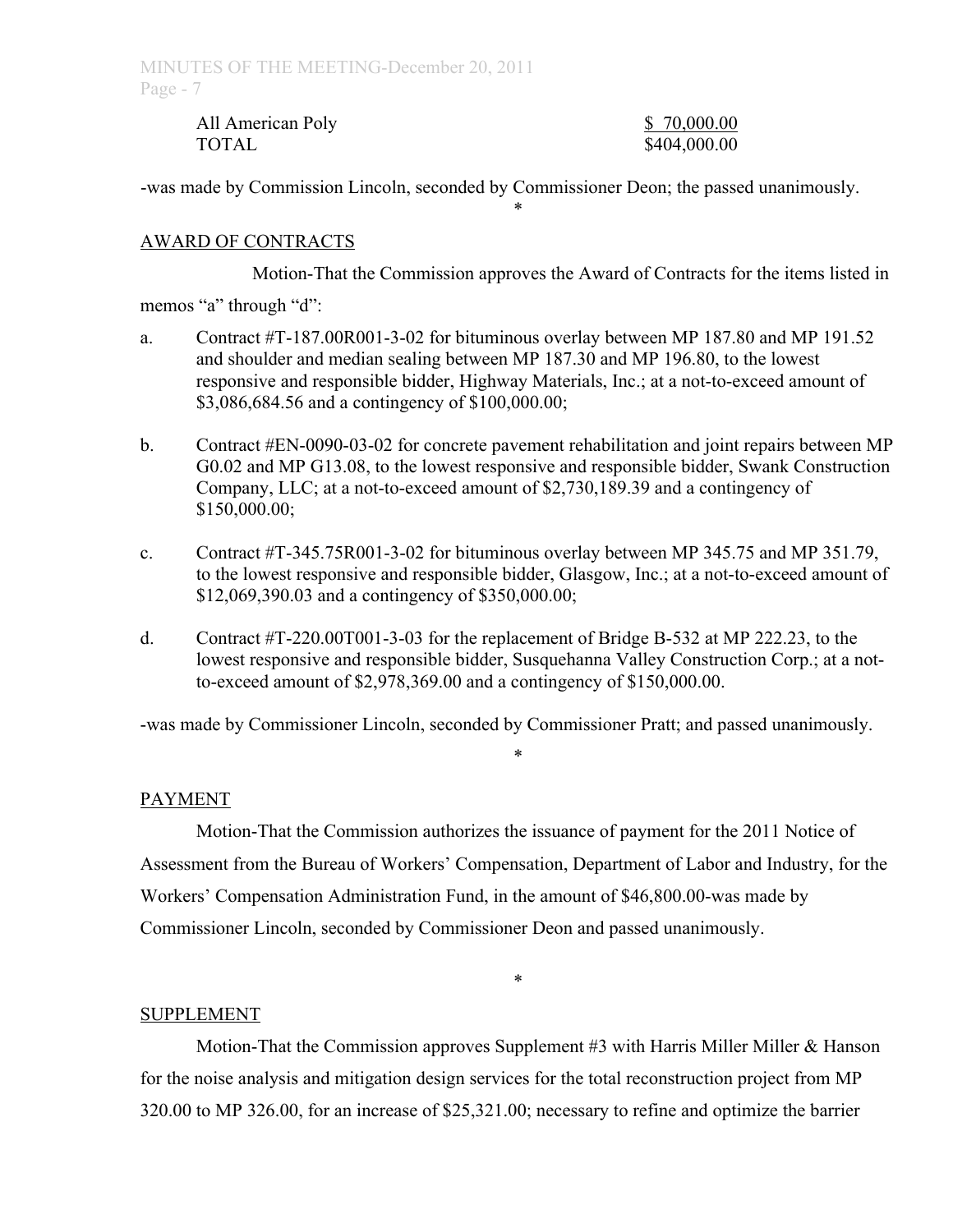# MINUTES OF THE MEETING-December 20, 2011 Page - 8

designs for preparation for the final roadway plans-was made by Commissioner Lincoln, seconded by Commissioner Deon; and passed unanimously.

\*

# VARIOUS POOLS

Motion-That the Commission authorizes the establishment of various pools and the approval to include the selected qualified firms in the various pools for the items listed in memos "a" and "b":

- a. Pools from which underwriting services will be selected to provide professional and other specialized services; and approval to include the selected qualified firms in the various pools. The firms will be grouped in the following pools:
	- Senior book-running Manager
	- Small Issue Book-running Manager
	- Co-manager
- b. Pools from which appraisal, title and closing services will be selected to provide professional and other specialized services; and approval to include the selected qualified firms in the various pools. The firms will be grouped in the following pools:
	- Title & Closing Service Professionals
	- Real Estate Appraisal Professionals
	- Machinery & Equipment Appraisal Professionals

-was made by Commissioner Lincoln, seconded by Commission Deon; and passed unanimously.

\*

#### NEXT MEETING

MS. EDMUNDS: I HAVE NO FURTHER ITEMS FOR CONSIDERATION FOR TODAY'S MEETING. THE NEXT FORMAL COMMISSION MEETING WILL BE A TELEPHONE MEETING HELD ON TUESDAY, JANUARY 3, 2012 BEGINNING AT 10:00 A.M.

### ADJOURNMENT

Motion-That this meeting of The Pennsylvania Turnpike Commission be adjourned at 11:57

a.m.-was made by Commissioner Lincoln, seconded by Commissioner Deon; and passed

unanimously.

\*

# PREPARED BY:

Ann Louise Edmunds Assistant Secretary Treasurer